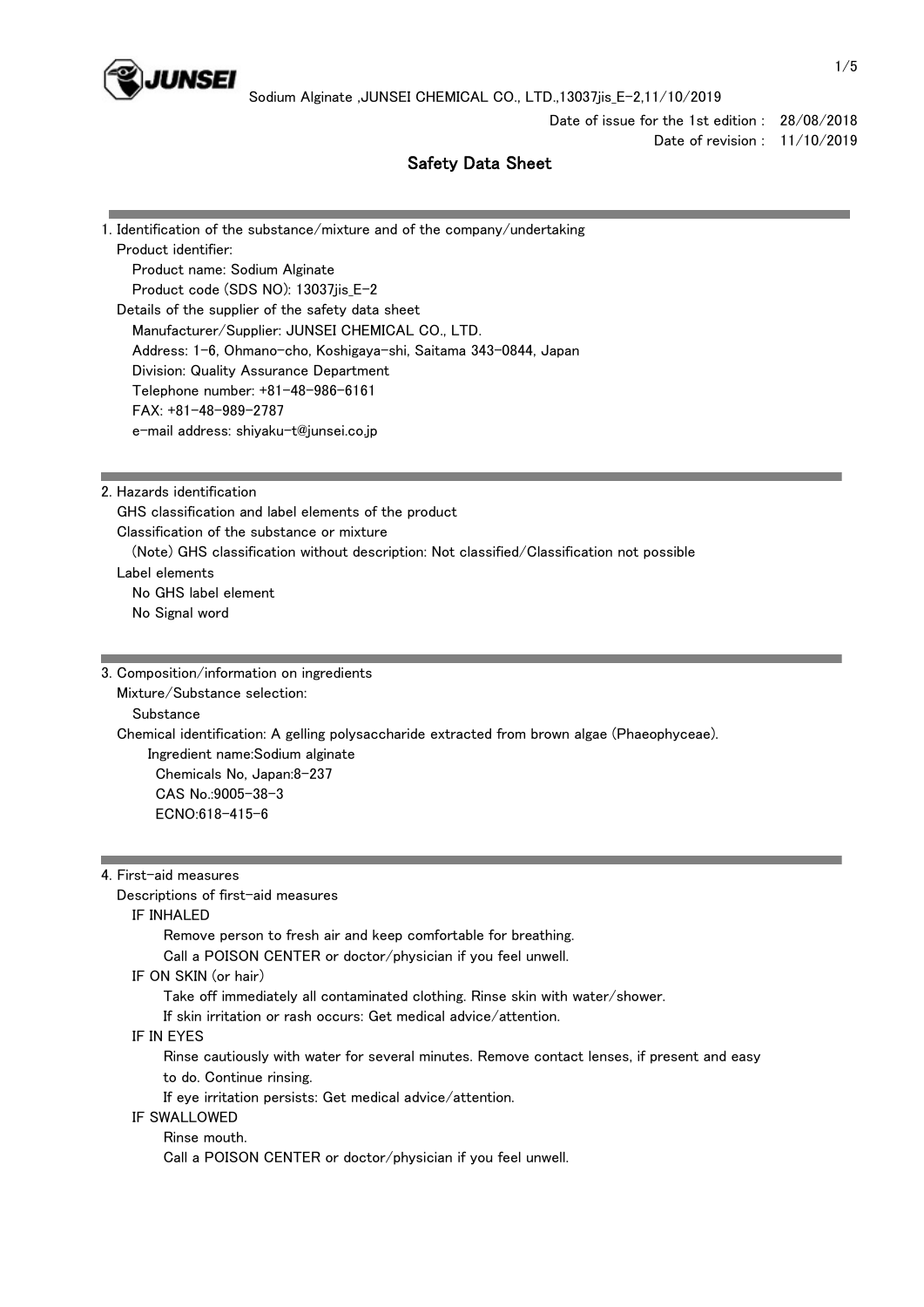

| 5. Fire-fighting measures                                                                              |
|--------------------------------------------------------------------------------------------------------|
| Extinguishing media                                                                                    |
| Suitable extinguishing media                                                                           |
| Use appropriate extinguishing media suitable for surrounding facilities.                               |
| Unsuitable extinguishing media data is not available.                                                  |
| Specific hazards arising from the substance or mixture                                                 |
| Containers may explode when heated.                                                                    |
| Fire may produce irritating, corrosive and/or toxic gases.                                             |
| Advice for firefighters                                                                                |
| Specific fire-fighting measures                                                                        |
| Evacuate non-essential personnel to safe area.                                                         |
| Special protective equipment and precautions for fire-fighters                                         |
| Wear fire/flame resistant/retardant clothing.                                                          |
| Wear protective gloves/protective clothing/eye protection/face protection.                             |
| Firefighters should wear self-contained breathing apparatus with full face peace operated              |
| positive pressure mode.                                                                                |
|                                                                                                        |
|                                                                                                        |
| 6. Accidental release measures                                                                         |
| Personnel precautions, protective equipment and emergency procedures                                   |
| Ventilate area until material pick up is complete.                                                     |
| Wear proper protective equipment.                                                                      |
| Environmental precautions                                                                              |
| Avoid release to headsprings, rivers, lakes, ocean and groundwater.                                    |
| Methods and materials for containment and cleaning up                                                  |
| Sweep up, place in a bag and hold for waste disposal.                                                  |
| Preventive measures for secondary accident                                                             |
| Collect spillage.                                                                                      |
|                                                                                                        |
| 7. Handling and storage                                                                                |
| Precautions for safe handling                                                                          |
| Preventive measures                                                                                    |
| (Exposure Control for handling personnel)                                                              |
| Avoid breathing dust/fume/gas/mist/vapors/spray.                                                       |
| (Protective measures against fire and explosion)                                                       |
| Keep away from heat/sparks/open flames/hot surfaces. - No smoking.                                     |
| (Exhaust/ventilator)                                                                                   |
| Exhaust/ventilator should be available.                                                                |
| (Safety treatments)                                                                                    |
| Avoid contact with skin.                                                                               |
| Avoid contact with eyes.                                                                               |
| Safety Measures                                                                                        |
| Wear protective gloves, protective clothing or face protection.                                        |
|                                                                                                        |
| Use personal protective equipment as required.                                                         |
| When using do not eat, drink or smoke.                                                                 |
| Any incompatibilities                                                                                  |
| Strong acids, Strong bases, Strong oxidizing agents should not be mixed with the chemicals.<br>Storage |
| Conditions for safe storage                                                                            |
|                                                                                                        |

Store in a well-ventilated place. Keep container tightly closed.

Keep cool. Protect from sunlight.

Container and packaging materials for safe handling data is not available.

and the control of the control of the control of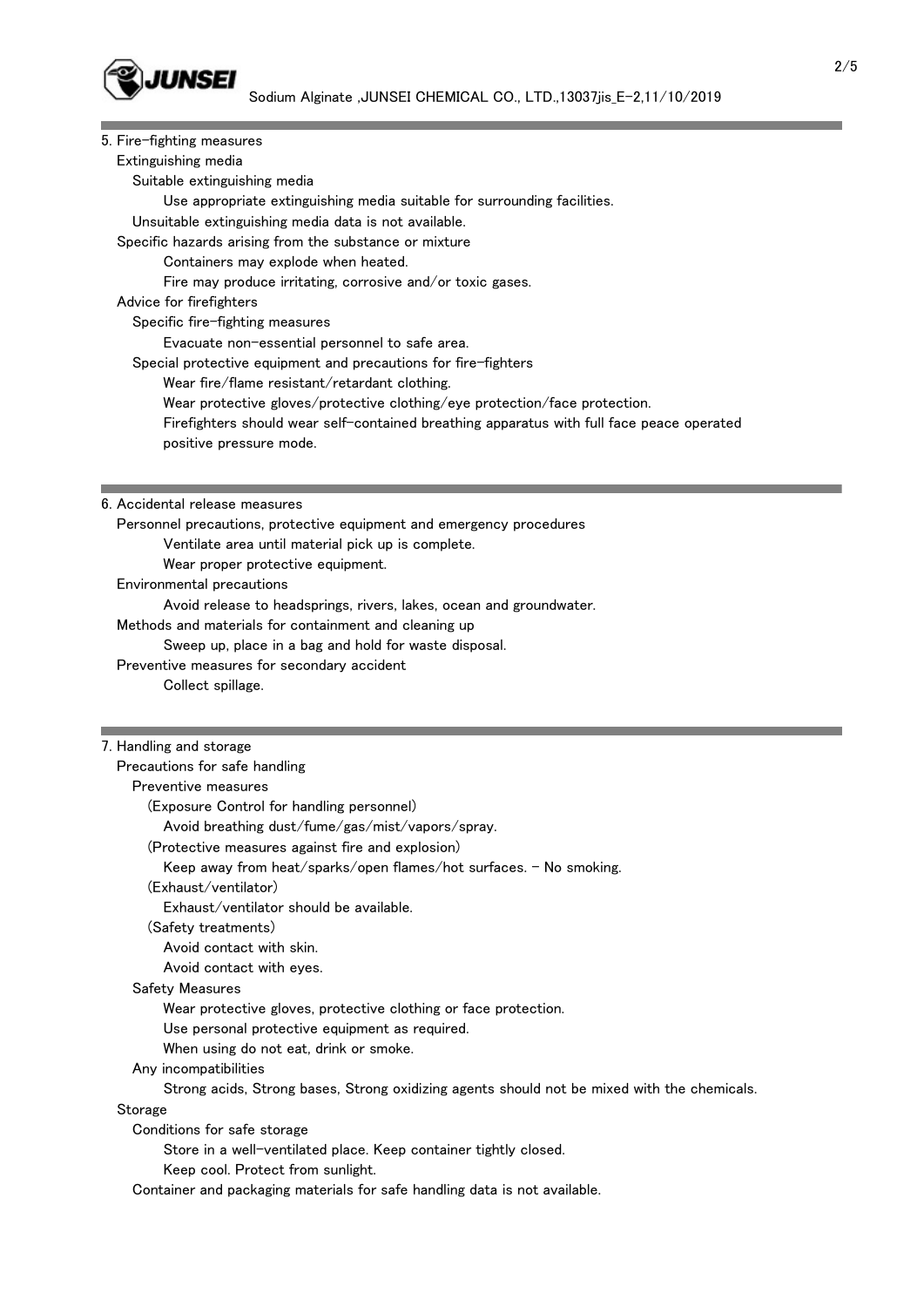

| 8. Exposure controls/personal protection                                         |  |
|----------------------------------------------------------------------------------|--|
| Control parameters                                                               |  |
| Control value in MHLW is not available.                                          |  |
| Adopted value                                                                    |  |
| Adopted value in JSOH is not available.                                          |  |
| Adopted value in ACGIH is not available.                                         |  |
| OSHA-PEL value is not available.                                                 |  |
| NIOSH-REL value is not available.                                                |  |
| Exposure controls                                                                |  |
| Appropriate engineering controls                                                 |  |
| Do not use in areas without adequate ventilation.                                |  |
| Eye wash station should be available.                                            |  |
| Washing facilities should be available.                                          |  |
| Individual protection measures                                                   |  |
| Respiratory protection                                                           |  |
| Wear respiratory protection.                                                     |  |
| Hand protection                                                                  |  |
| Wear protective gloves.                                                          |  |
| Consult with your glove and/or personnel equipment manufacturer for selection of |  |
| appropriate compatible materials.                                                |  |
| Eye protection                                                                   |  |
| Wear eye/face protection.                                                        |  |
| Skin and body protection                                                         |  |
| Wear impervious clothing and boots in case of repeated or prolonged treatment.   |  |
|                                                                                  |  |

#### 9. Physical and Chemical Properties

 Information on basic physical and chemical properties Physical state: Powder Color: White Odor: Slightly characteristic odor Odor threshold data is not available. pH: 6.0 ~8.0 (0.50g+ water 50ml) Boiling point or initial boiling point data is not available. Boiling range data is not available. Evaporation rate data is not available. Melting point/Freezing point data is not available. Decomposition temperature data is not available. Self-Accelerating Decomposition Temperature/SADT data is not available. Flammability (gases, liquids and solids): Ignitable Flash point data is not available. Auto-ignition temperature data is not available. Critical temperature data is not available. Lower and upper explosion limit/flammability limit data is not available. Vapor pressure data is not available. Vapor density data is not available. VOC data is not available. Relative vapor density (Air=1) data is not available. Relative density of the Vapor/air - mixture at  $20^{\circ}C$  (Air = 1) data is not available. Density and/or relative density data is not available. Dynamic viscosity data is not available. Kinematic viscosity data is not available.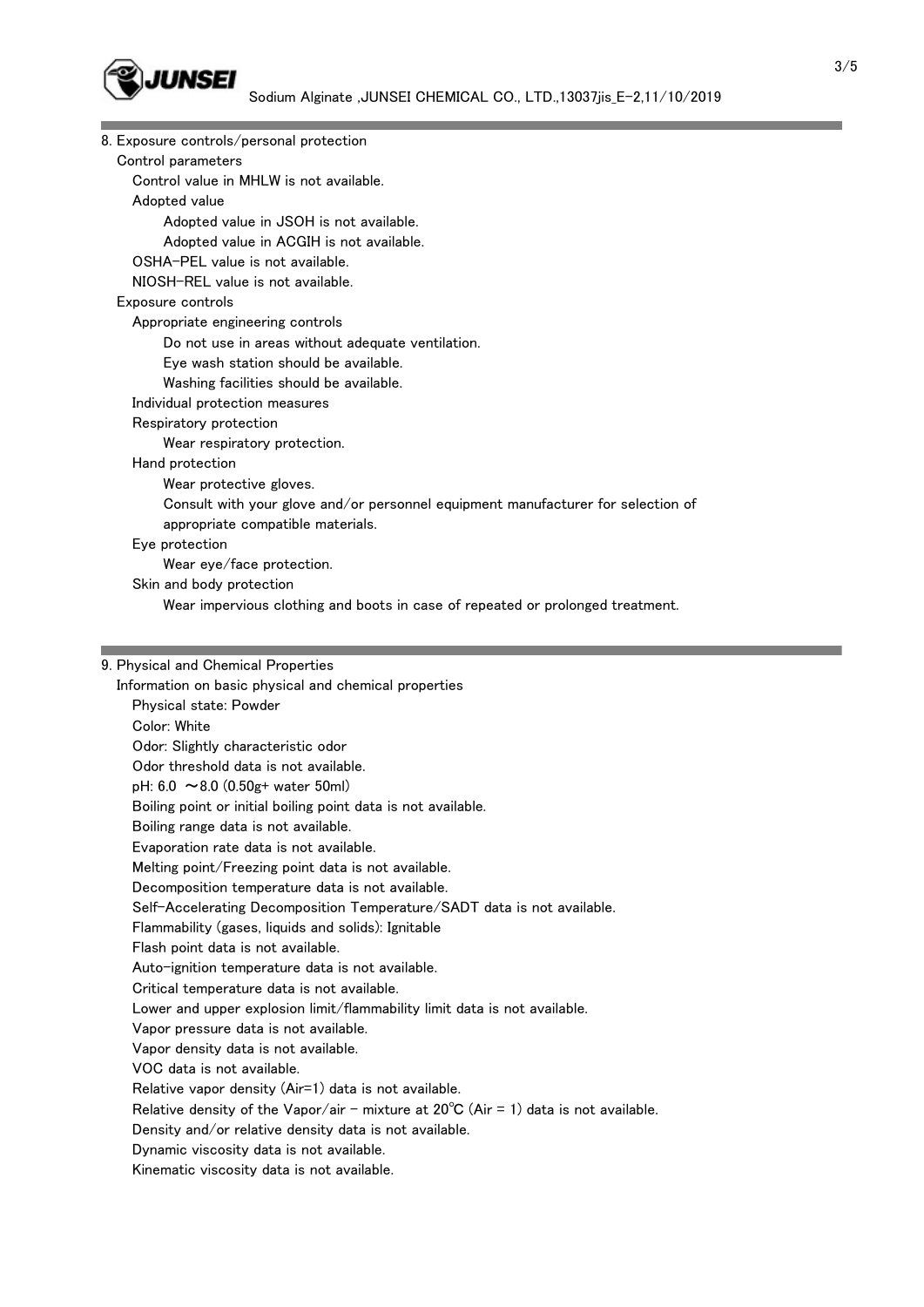

Solubility:

Solubility in water: Soluble

Solubility in solvent: Insoluble in alcohol, chloroform, ether.

n-Octanol/water partition coefficient data is not available.

No Particle characteristics data is not available.

10. Stability and Reactivity Reactivity data is not available. Chemical stability Stable under normal storage/handling conditions. Possibility of hazardous reactions data is not available. Conditions to avoid Contact with incompatible materials. Open flames. Heat. Sun light Incompatible materials Strong acids, Strong bases, Strong oxidizing agents Hazardous decomposition products Carbon oxides, Sodium oxides

#### 11. Toxicological Information

 Information on toxicological effects Acute toxicity Acute toxicity (Oral), Product rat LD50 >5000mg/kg (RTECS; HSDB) Irritant properties Skin corrosion/irritation data is not available. Serious eye damage/irritation data is not available. Allergenic and sensitizing effects data is not available. Mutagenic effects data is not available. Carcinogenic effects data is not available. Reproductive toxicity data is not available. **STOT** STOT-single exposure data is not available.

 STOT-repeated exposure data is not available. Aspiration hazard data is not available.

12. Ecological Information Ecotoxicity data is not available. Persistence and degradability data is not available. Bioaccumulative potential data is not available. Mobility in soil data is not available. Ozone depleting chemical data is not available.

13. Disposal considerations

Waste treatment methods

Dispose of contents/container in accordance with local/national regulation.